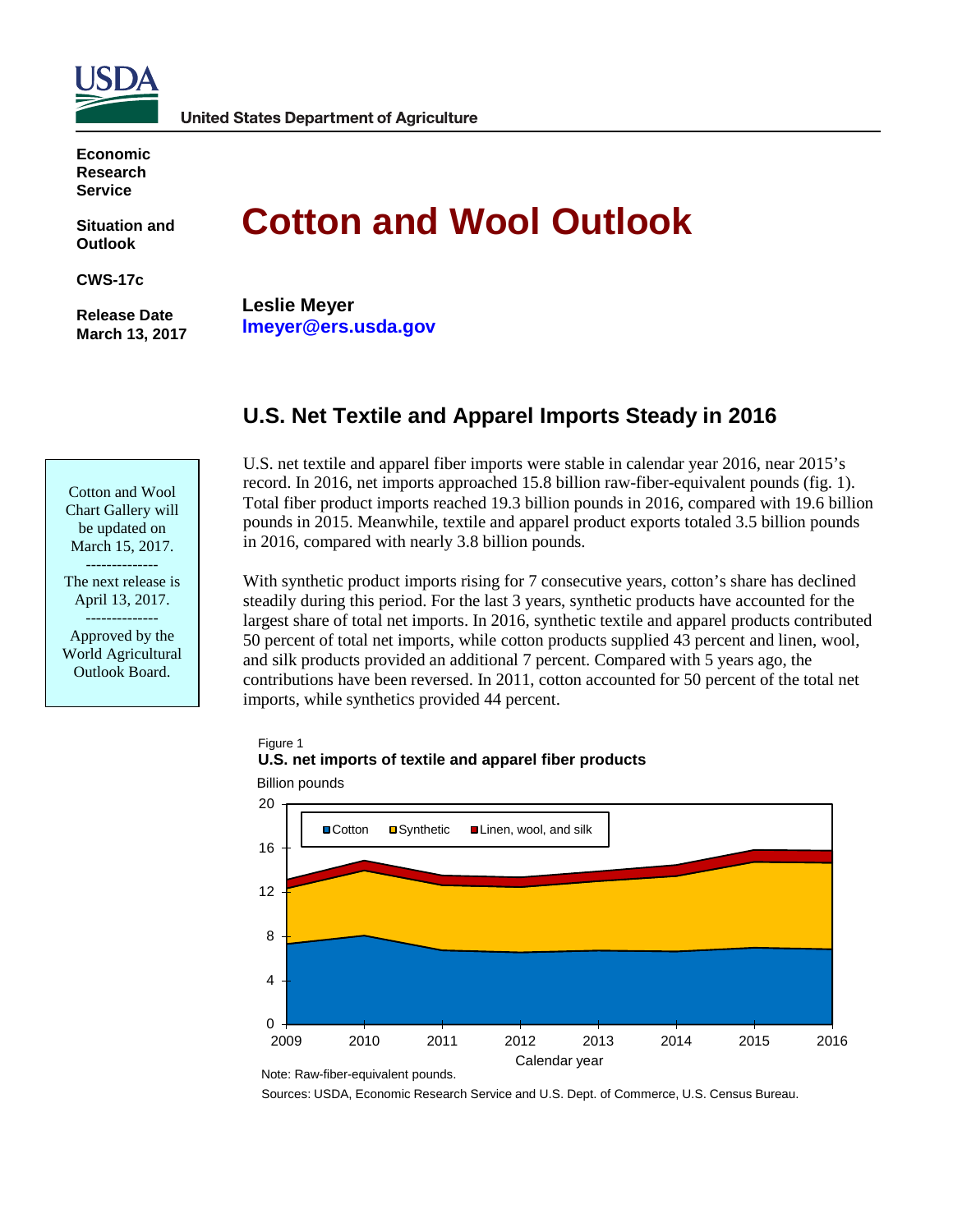## *U.S. Cotton Supply and Demand Revised in March*

The U.S. cotton crop for 2016/17 increased 271,000 bales this month to 17.2 million bales (upland at 16.7 million bales and extra-long staple at 565,000 bales) based on data in the March *Cotton Ginnings* report. The latest 2016/17 estimate is one-third larger than the previous season's crop and would be the largest since 2012/13. USDA will release the final U.S. cotton production estimate for the 2016 crop on May 10. Based on the current crop estimate and beginning stocks of 3.8 million bales, the 2016/17 cotton supply totaled about 21 million bales, 27 percent more than last season and the largest since 2010/11.

With the larger supply, total demand for U.S. cotton is also projected higher. For 2016/17, U.S. cotton demand is estimated at 16.5 million bales, similar to the total reached in 2012/13. While U.S. mill use in 2016/17 is estimated at only 3.3 million bales, exports are forecast to rebound significantly to 13.2 million bales.

Through the first half of 2016/17, U.S. textile mills used 1.6 million bales of cotton, compared with 1.7 million bales a year ago. Mill use during the second half of the season is expected to improve slightly. In contrast, U.S. cotton exports in 2016/17 are projected to increase nearly 45 percent from a year ago. Increased supplies in the United States in 2016/17, along with a higher foreign import demand and reduced competitors' exports, are expected to push U.S. cotton exports to a 6-year high (fig. 2). As a result, the U.S. share of global trade is forecast to rise as well to nearly 37 percent, the highest since 2010/11.

U.S. cotton export commitments through the first 7 months of 2016/17 totaled 12.1 million bales, compared with 7.2 million bales for the corresponding period last season. Shipments during 2016/17 have reached 7.3 million bales, or 55 percent of the current export forecast. At the comparable period during 2015/16, shipments had achieved only 44 percent of final exports. Weekly exports remain strong, averaging over 400,000 bales during the latest 6-week period. Additionally, for the week ending March 2, U.S. cotton export shipments surpassed 500,000 bales, a first for the season and one of the largest shipment weeks recorded since the early 1970s.



#### U.S. cotton exports and share of global trade

Figure 2

Note: 1 bale =  $480$  pounds

Source: USDA, World Agricultural Supply and Demand Estimates reports.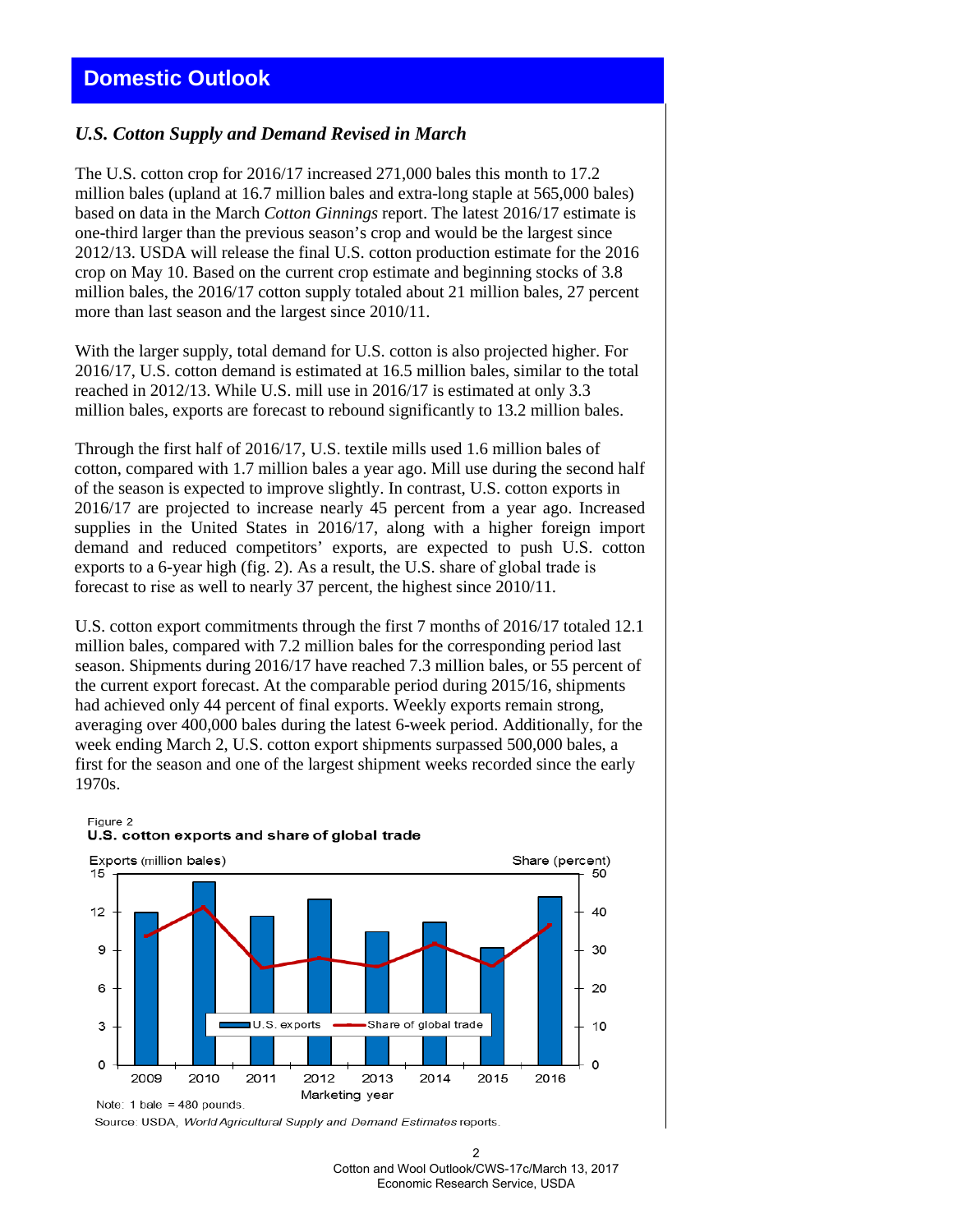With U.S. cotton demand below production for the third consecutive season, stocks are estimated to rise moderately. For 2016/17, U.S. ending stocks are projected at 4.5 million bales, 700,000 bales or 18 percent above 2015/16. However, based on the supply and demand estimates, the 2016/17 stocks-to-use ratio is projected to decrease slightly to 27 percent. The average price received by U.S. upland cotton producers is expected to rise from 2015/16's 61.2 cents per pound to range between 67 and 70 cents per pound. At the midpoint of 68.5 cents per pound, U.S. prices would be the highest in 3 years.

## *U.S. Retail Cotton Consumption Declines in 2016*

U.S. domestic cotton consumption (mill use plus net textile imports) decreased slightly in calendar 2016 to approximately 8.5 billion (raw-fiber-equivalent) pounds, or 17.6 million bale-equivalents (fig. 3). Despite a reduction from 2015's 8.7 billion pounds, 2016 was the second highest in 6 years. However, the 2016 retail cotton consumption estimate remains more than 20 percent below the record set in calendar 2006.

U.S. cotton product imports and exports both moved lower in 2016 as polyester continues to gain share at cotton's expense. Cotton product imports approached 8.6 billion pounds in calendar year 2016, 3 percent below 2015; at the same time, cotton product exports declined 7 percent to 1.7 billion pounds in 2016. Meanwhile, 2016 U.S. cotton mill use slipped to 1.6 billion pounds. As a result, the U.S. per capita estimate of retail cotton consumption decreased nearly a pound to 26 pounds in 2016, with U.S. mill use of cotton accounting for 5 pounds of the total.

#### Figure 3 U.S. domestic consumption of cotton

**Billion pounds** 



Note: Raw-fiber-equivalent pounds.

Sources: USDA, Economic Research Service and U.S. Dept. of Commerce, U.S. Census Bureau.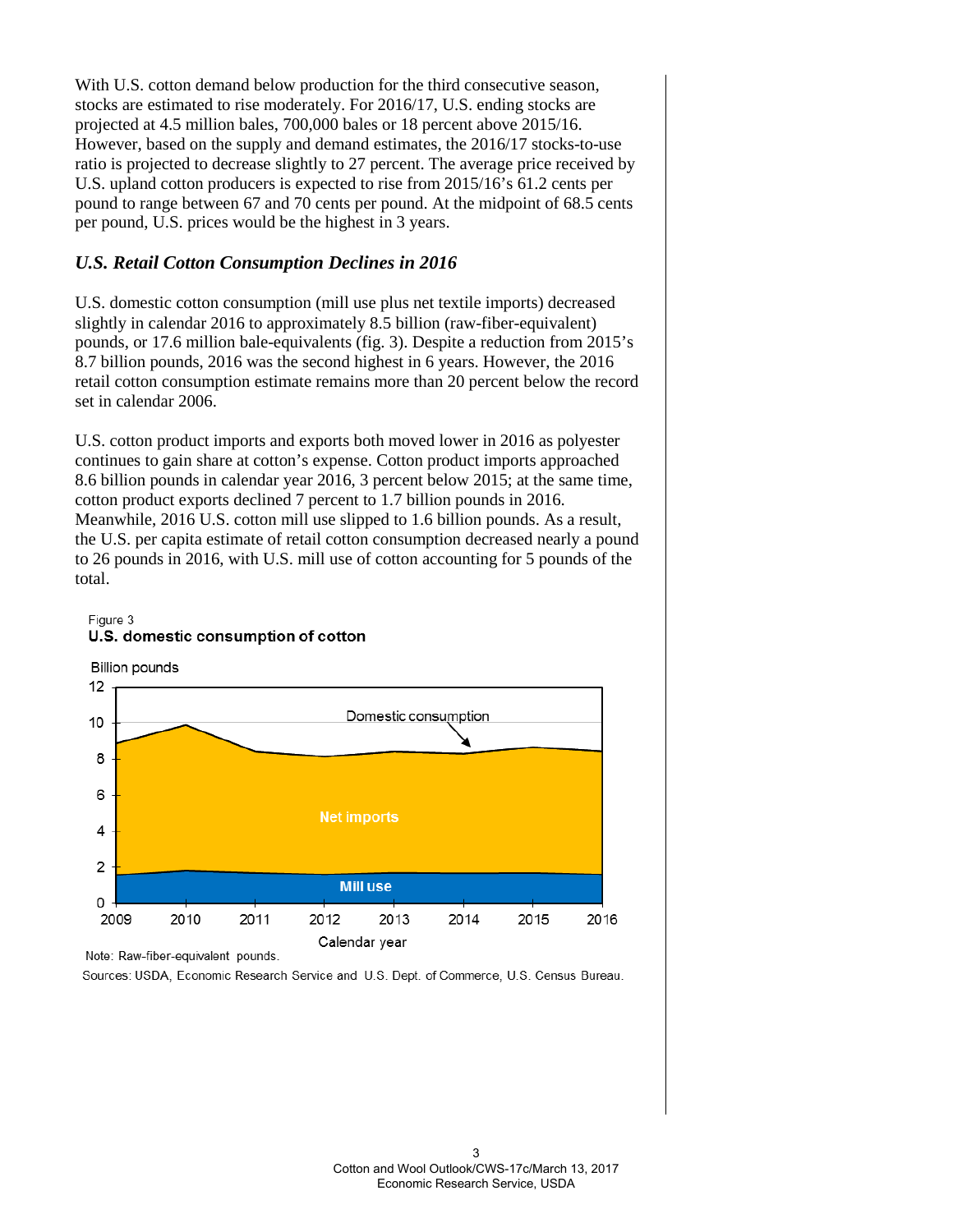## *World 2016/17 Cotton Production Higher in March*

Global cotton production this season is forecast at 105.7 million bales, up this month primarily due to the U.S. increase, and 9 million bales (9 percent) above 2015/16. Global harvested area in 2016/17 is estimated at 29.2 million hectares (72.2 million acres), 4 percent below a year ago as producers in a number of countries reduced cotton area due to low yields in 2015/16. However, the global yield this season is forecast significantly higher at 788 kilograms (kg) per hectare (703 pounds per acre), compared with 690 kg per hectare (615 pounds per acre) in 2015/16.

All major cotton producers are projected to increase production in 2016/17, with India and China remaining the top producers. In 2016/17, production in India is forecast at 27.0 million bales, 2 percent above last season as a rebound in yield more than offset a reduction in harvested area. However, India's crop remains below the 5-year average of nearly 29 million bales. China's cotton production is projected slightly higher this season at 22.5 million bales, also a 2-percent increase from 2015/16. Although area declined for the fifth year in a row, a projected record yield of 1,719 kg per hectare in 2016/17 is expected to keep the crop near that of 2015/16.

Other major foreign producers—Pakistan and Brazil—are expected to see their crops rise with higher yields as well. For Pakistan, 2016/17 production is forecast at 7.7 million bales, up 10 percent, while Brazil's 10-percent increase will push its crop to 6.5 million bales. However, Australia's higher production is due to increased area planted to cotton as rainfall helped increase the lower-yielding dryland area there; Australia is projected to produce 4.5 million bales in 2016/17, up 58 percent from the year before.

## *Global Cotton Trade Higher in 2016/17*

World cotton trade is projected at 36.0 million bales in 2016/17, about 2 percent above 2015/16 and the highest in three seasons. The export gain is largely due to increased import demand by India and Vietnam, partially offset by reductions from Turkey and Pakistan. Bangladesh, the leading cotton importer in 2016/17, is projected to import 6.4 million bales, followed by Vietnam (5.4 million bales) and China (4.5 million bales).

With the larger crops in the United States and Australia in 2016/17, cotton exports from these countries are expected to improve. In addition, a larger supply of high quality cotton is supporting the global import demand. Despite being an importer, India is projected to export 4.5 million bales in 2016/17, down more than a million bales. On the other hand, Australia's 2016/17 exports are forecast at 4.1 million bales, over a million bales higher than a year ago.

#### *World Cotton Mill Use Rising Slightly; Stocks Lower*

Global cotton consumption in 2016/17 is forecast at 112.4 million bales, 1 percent or 1.2 million bales above last season. China is the leading spinner of raw cotton, accounting for nearly one-third of the global mill use of cotton. In 2016/17, China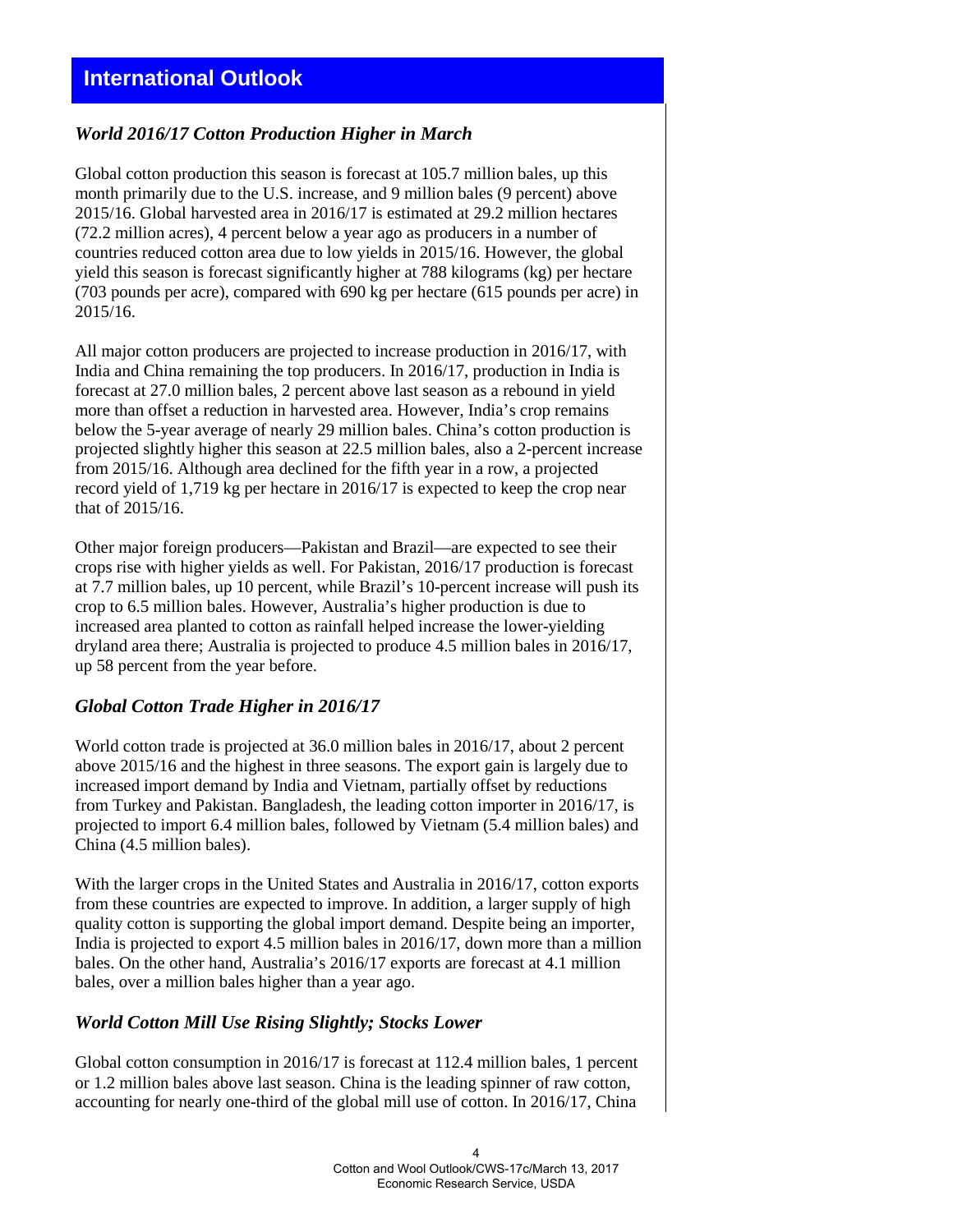is projected to use nearly 36.3 million bales of raw cotton, compared with an estimated 35.0 million bales in 2015/16, and the highest in 5 years. Furthermore, cotton yarn imports by China could include an additional 8 million baleequivalents or more of raw fiber to support its textile and apparel industry.

Cotton consumption in India is projected 2 percent lower in 2016/17 at about 23.8 million bales, declining for the second consecutive year as reduced demand for India's yarn exports curb mill use there. Additionally, consumption in Pakistan and Turkey is expected to decline in 2016/17 to 10.2 million bales and 6.3 million bales, respectively. In contrast, cotton mill use in Bangladesh and Vietnam continues to expand and is projected to reach 6.7 million bales and 5.3 million bales, respectively, in 2016/17; Bangladesh's mill use is forecast to rise 10 percent while Vietnam's growth is more than 20 percent.

With global cotton consumption above production in 2016/17, world cotton stocks are forecast to decline 7 percent this season. Based on the March world cotton supply and demand estimates, 2016/17 global ending stocks are forecast at 90.5 million bales, 6.6 million bales lower than 2015/16 (fig 4). The decline is attributable to a stocks decrease in China, where ending stocks are forecast to decline more than 9 million bales in 2016/17; partially offsetting this decline are stock gains in India, Brazil, and the United States. With a second consecutive year's decline, cotton ending stocks are the lowest in 5 years. As a result, world cotton prices are expected to rebound in 2016/17 from the low 70-cents range observed during the last 2 years.

#### Figure 4 Global cotton stocks and prices



Sources: Cotlook and USDA, Interagency Commodity Estimates Committee.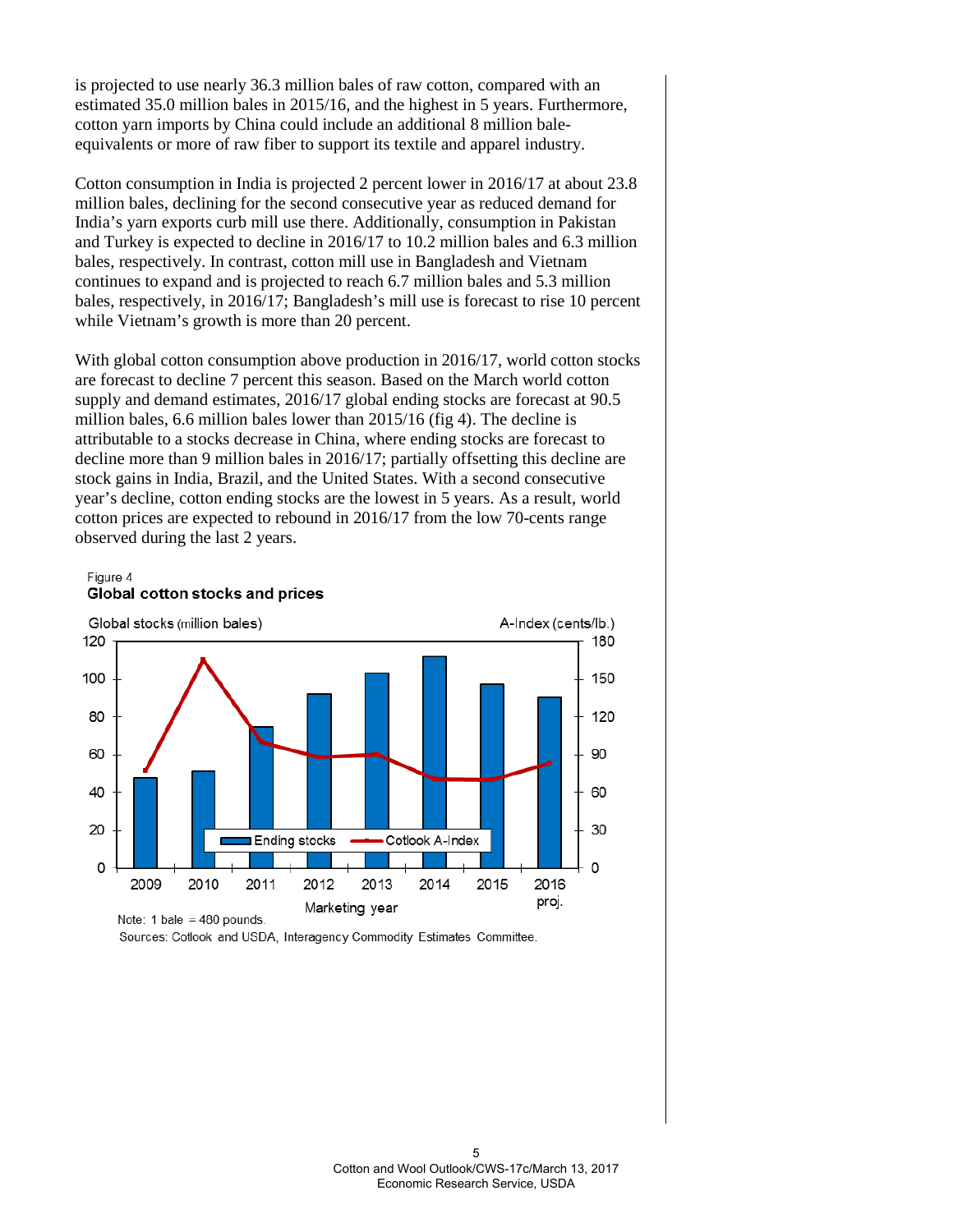# **Contacts and Links**

#### **Contact Information**

Leslie Meyer (202) 694-5307 lmeyer@ers.usda.gov Carolyn Liggon (web publishing) (202) 694-5056 cvliggon@ers.usda.gov

**Subscription Information**

Subscribe to ERS e-mail notification service at <http://www.ers.usda.gov/subscribe-to-ers> [-e-newsletters.aspx t](http://www.ers.usda.gov/subscribe-to-ers-e-newsletters.aspx)o receive timely notification of newsletter availability.

## *Data*

Cotton and [Wool Monthly Tables](http://ers.usda.gov/publications/cws-cotton-and-wool-outlook)

[Cotton and Wool Chart](http://www.ers.usda.gov/data-products/cotton-and-%20wool-chart-gallery.aspx#.UguTC6z8J8E) Gallery

## *Related Websites*

<http://usda.mannlib.cornell.edu/MannUsda/viewDocumentInfo.do?documentID=1194>

<http://www.ers.usda.gov/topics/crops/cotton-wool.aspx>

<http://usda.mannlib.cornell.edu/MannUsda/viewDocumentInfo.do?documentID=1281>

The U.S. Department of Agriculture (USDA) prohibits discrimination in all its programs and activities on the basis of race, color, national origin, age, disability, and where applicable, sex, marital status, familial status, parental status, religion, sexual orientation, genetic information, political beliefs, reprisal, or because all or a part of an individual's income is derived from any public assistance program. (Not all prohibited bases apply to all programs.) Persons with disabilities who require alternative means for communication of program information (Braille, large print, audiotape, etc.) should contact USDA's TARGET Center at (202) 720-2600 (voice and TDD). To file a complaint of discrimination, write to USDA, Director, Office of Civil Rights, 1400 Independence Avenue, SW, Washington, DC 20250-9410 or call (800) 795-3272 (voice) or (202) 720-6382 (TDD). USDA is an equal opportunity provider and employer.

#### **E-mail Notification**

Readers of ERS outlook reports have two ways they can receive an e-mail notice about release of reports and associated data.

• Receive timely notification (soon) after the report is posted on the web) via USDA's Economics, Statistics, and Market Information System (which is housed at Cornell University's Mann Library). Go to [http://usda.mannlib.cornell.edu/Mann](http://usda.mannlib.cornell.edu/MannUsda/aboutEmailService.do) [Usda/aboutEmailService.do a](http://usda.mannlib.cornell.edu/MannUsda/aboutEmailService.do)nd follow the instructions to receive e-mail notices about ERS, Agricultural Marketing Service, National Agricultural Statistics Service, and World Agricultural Outlook Board products.

• Receive weekly notification (on Friday afternoon) via the ERS website. Go to [http://www.ers.usda.gov/subscribe](http://www.ers.usda.gov/subscribe-)to-ers-e-newsletters.aspx and follow the instructions to receive notices about ERS outlook reports, Amber Waves magazine, and other reports and data products on specific topics. ERS also offers RSS (really simple syndication) feeds for all ERS products. Go to <http://www.ers.usda.gov/rss/> to get started.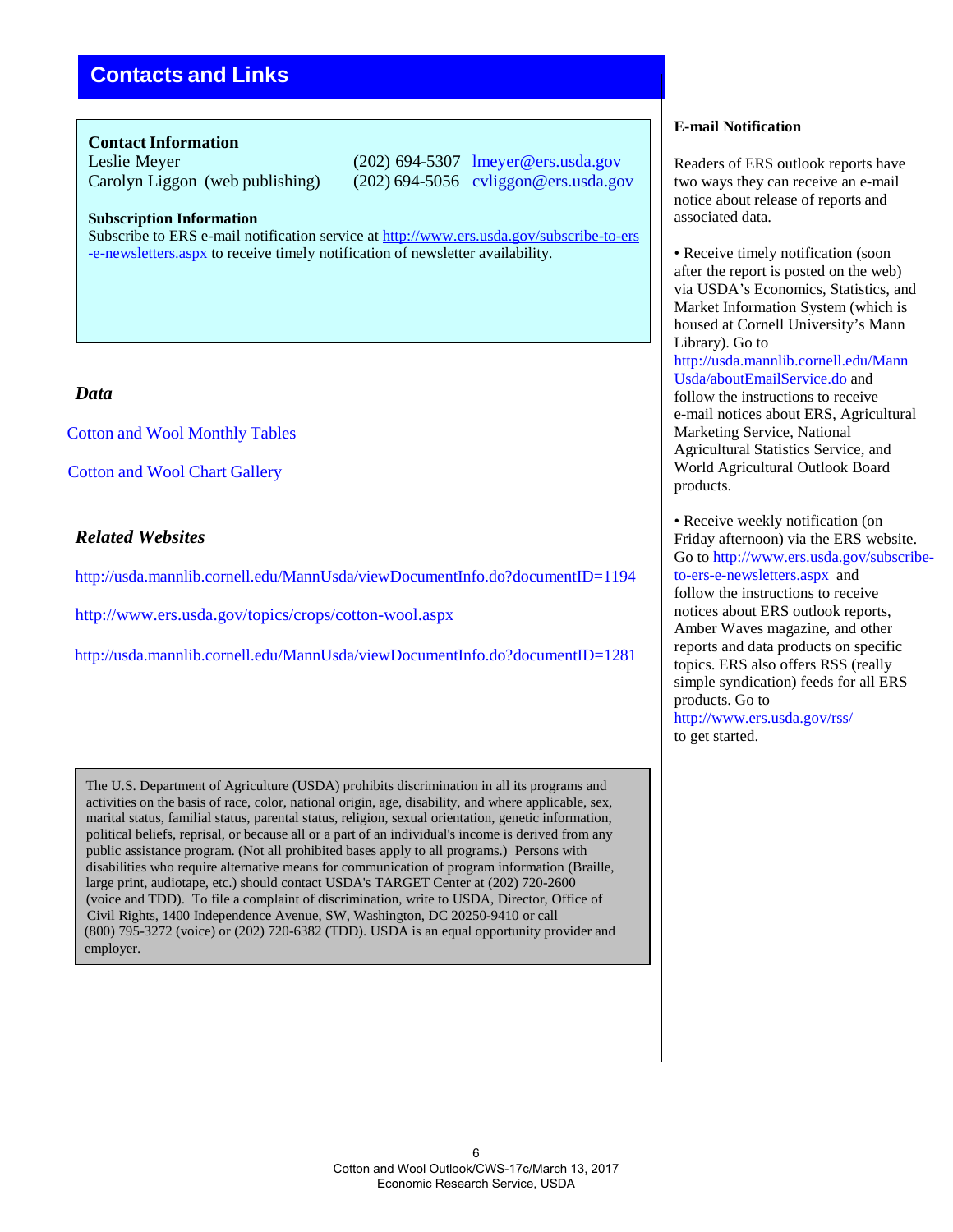|                            | 2016/17 |        |               |        |
|----------------------------|---------|--------|---------------|--------|
| Item                       | 2015/16 | Jan.   | Feb.          | Mar.   |
|                            |         |        | Million acres |        |
| Upland:                    |         |        |               |        |
| Planted                    | 8.422   | 9.880  | 9.880         | 9.880  |
| Harvested                  | 7.920   | 9.332  | 9.332         | 9.332  |
|                            |         |        | Pounds        |        |
| Yield/harvested acre       | 755     | 844    | 844           | 857    |
|                            |         |        | Million bales |        |
| Beginning stocks           | 3.391   | 3.664  | 3.664         | 3.664  |
| Production                 | 12.455  | 16.401 | 16.401        | 16.665 |
| Total supply <sup>1</sup>  | 15.876  | 20.075 | 20.075        | 20.339 |
| Mill use                   | 3.425   | 3.275  | 3.275         | 3.275  |
| Exports                    | 8.619   | 11.900 | 12.100        | 12.600 |
| Total use                  | 12.044  | 15.175 | 15.375        | 15.875 |
| Ending stocks <sup>2</sup> | 3.664   | 4.931  | 4.731         | 4.424  |
|                            |         |        | Percent       |        |
| Stocks-to-use ratio        | 30.4    | 31.8   | 30.8          | 27.9   |
|                            |         |        | 1,000 acres   |        |
| Extra-long staple:         |         |        |               |        |
| Planted                    | 158.5   | 194.5  | 194.5         | 194.5  |
| Harvested                  | 154.9   | 189.7  | 189.7         | 189.7  |
|                            |         |        | Pounds        |        |
| Yield/harvested acre       | 1,342   | 1,411  | 1,411         | 1,430  |
|                            |         |        | 1,000 bales   |        |
| Beginning stocks           | 259     | 136    | 136           | 136    |
| Production                 | 433     | 558    | 558           | 565    |
| Total supply <sup>1</sup>  | 695     | 694    | 694           | 701    |
| Mill use                   | 25      | 25     | 25            | 25     |
| Exports                    | 534     | 600    | 600           | 600    |
| Total use                  | 559     | 625    | 625           | 625    |
| Ending stocks <sup>2</sup> | 136     | 69     | 69            | 76     |
|                            |         |        |               |        |
|                            |         |        | Percent       |        |
| Stocks-to-use ratio        | 24.3    | 11.0   | 11.0          | 12.2   |

Table 1--U.S. cotton supply and use estimates

Note: 1 bale = 480 pounds.

<sup>1</sup>Includes imports. <sup>2</sup>Includes unaccounted.

Source: USDA, World Agricultural Outlook Board.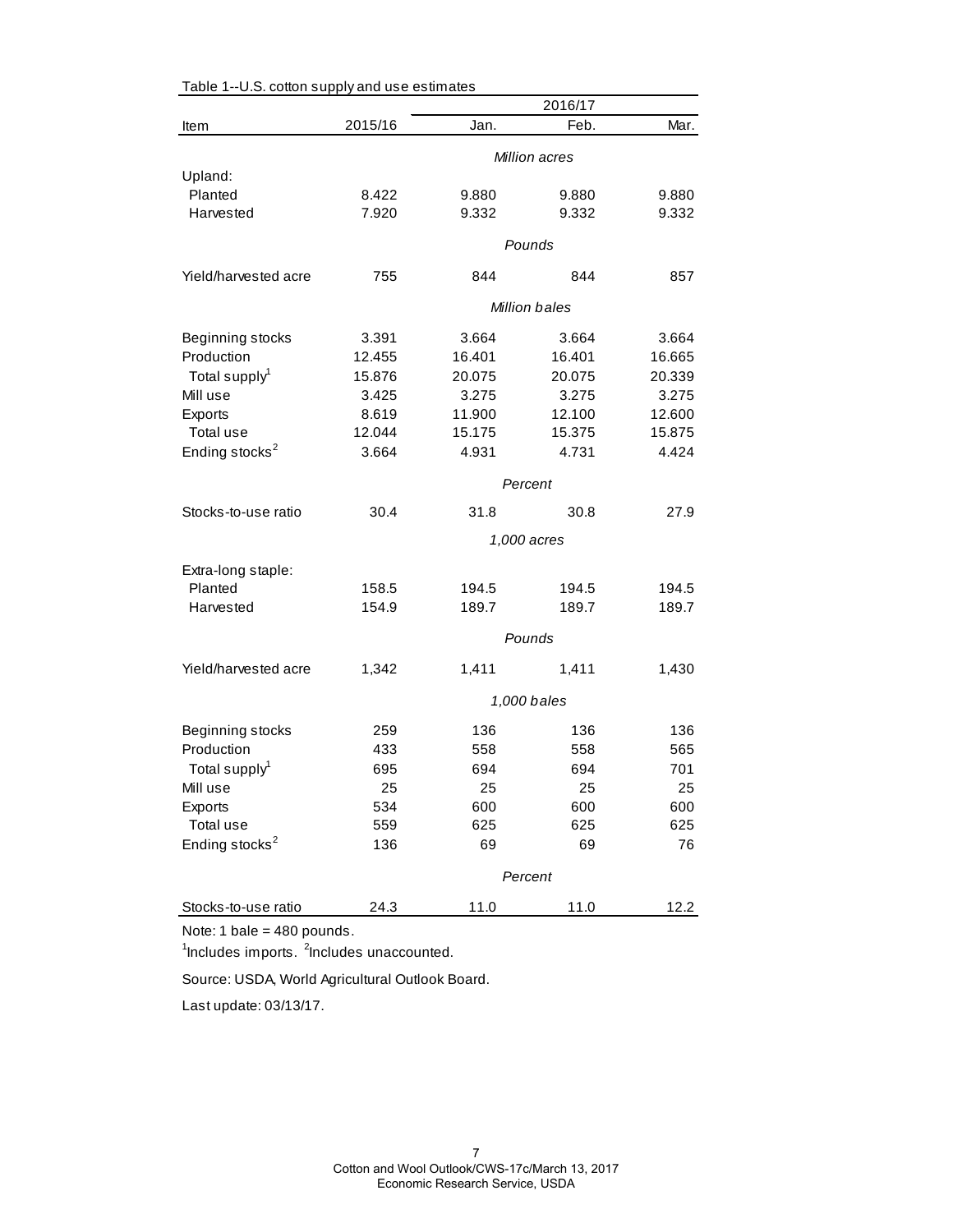|                      |         | 2016/17       |        |        |  |  |
|----------------------|---------|---------------|--------|--------|--|--|
| Item                 | 2015/16 | Jan.          | Feb.   | Mar.   |  |  |
|                      |         | Million bales |        |        |  |  |
| Supply:              |         |               |        |        |  |  |
| Beginning stocks--   |         |               |        |        |  |  |
| World                | 111.73  | 96.89         | 96.83  | 97.09  |  |  |
| Foreign              | 108.08  | 93.09         | 93.03  | 93.29  |  |  |
| Production--         |         |               |        |        |  |  |
| World                | 96.72   | 105.34        | 105.42 | 105.72 |  |  |
| Foreign              | 83.84   | 88.38         | 88.46  | 88.49  |  |  |
| Imports--            |         |               |        |        |  |  |
| World                | 35.20   | 35.65         | 35.75  | 35.96  |  |  |
| Foreign              | 35.17   | 35.64         | 35.74  | 35.95  |  |  |
| Use:                 |         |               |        |        |  |  |
| Mill use--           |         |               |        |        |  |  |
| World                | 111.23  | 111.76        | 112.52 | 112.43 |  |  |
| Foreign              | 107.78  | 108.46        | 109.22 | 109.13 |  |  |
| Exports--            |         |               |        |        |  |  |
| World                | 35.29   | 35.64         | 35.74  | 35.95  |  |  |
| Foreign              | 26.14   | 23.14         | 23.04  | 22.75  |  |  |
| Ending stocks--      |         |               |        |        |  |  |
| World                | 97.09   | 90.65         | 89.90  | 90.48  |  |  |
| Foreign              | 93.29   | 85.65         | 85.10  | 85.98  |  |  |
|                      |         | Percent       |        |        |  |  |
| Stocks-to-use ratio: |         |               |        |        |  |  |
| World                | 87.3    | 81.1          | 79.9   | 80.5   |  |  |
| Foreign              | 86.6    | 79.0          | 77.9   | 78.8   |  |  |

Table 2--World cotton supply and use estimates

Note: 1 bale = 480 pounds.

Source: USDA, World Agricultural Outlook Board.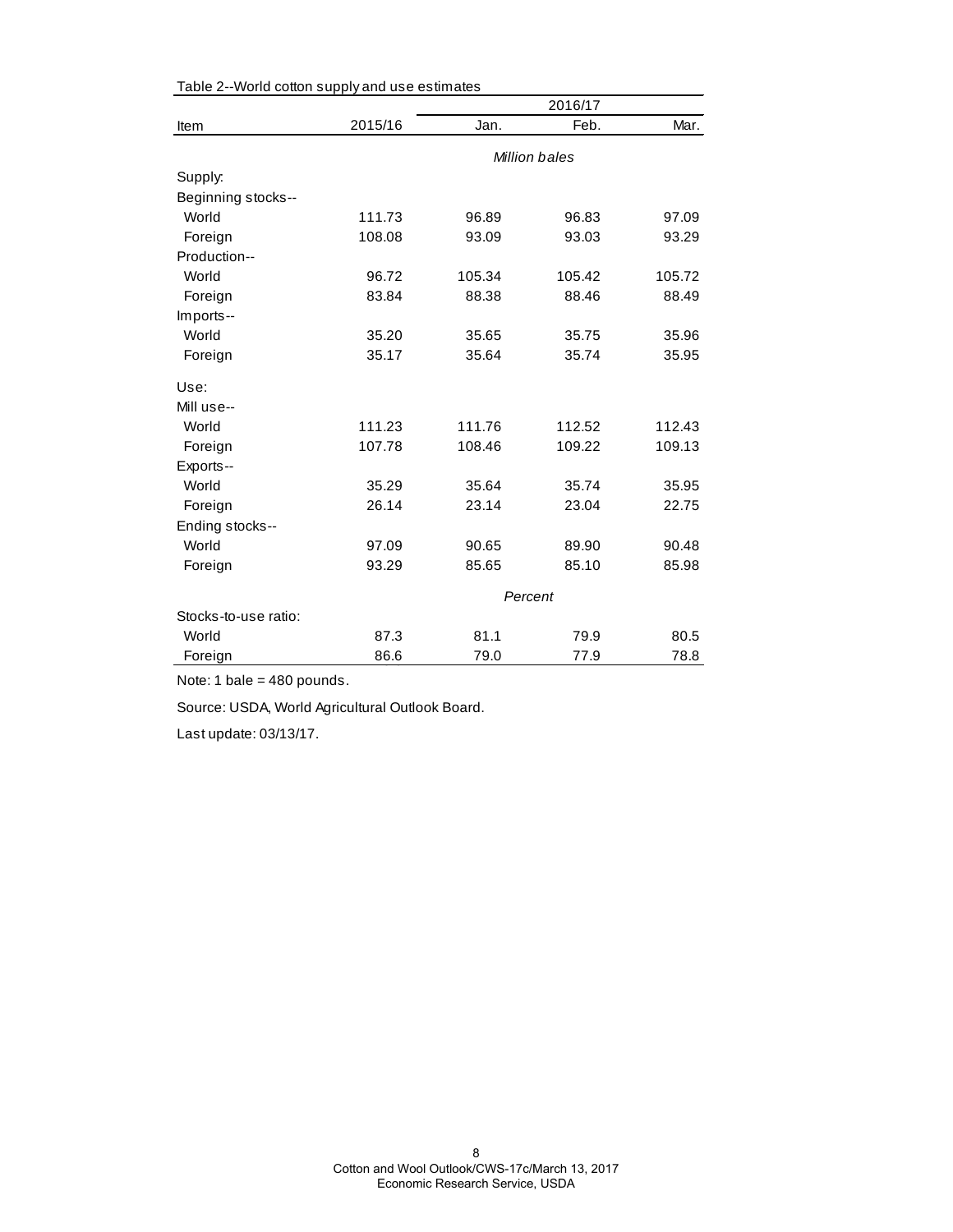| Table 3--U.S. fiber supply |           |                |           |           |
|----------------------------|-----------|----------------|-----------|-----------|
|                            | Nov.      | Dec.           | Jan.      | Jan.      |
| Item                       | 2016      | 2016           | 2017      | 2016      |
|                            |           |                |           |           |
| Cotton:                    |           | 1,000 bales    |           |           |
|                            |           |                |           |           |
| Stocks, beginning          | 5,692     | 10,177         | 12,512    | 11,082    |
| Ginnings                   | 5,423     | 3,690          | 2,087     | 1,193     |
| Imports since August 1     | 1.1       | 2.6            | 3.3       | 8.2       |
|                            |           | Million pounds |           |           |
| Manufactured fiber:        |           |                |           |           |
| Production                 | 539.2     | 496.4          | ΝA        | 537.0     |
| Noncellulosic              | 539.2     | 496.4          | <b>NA</b> | 537.0     |
| Cellulosic                 | <b>NA</b> | <b>NA</b>      | <b>NA</b> | <b>NA</b> |
| Total since January 1      | 5,917.4   | 6,413.8        | <b>NA</b> | 537.0     |
|                            |           |                |           |           |
|                            | Oct.      | Nov.           | Dec.      | Dec.      |
|                            | 2016      | 2016           | 2016      | 2015      |
|                            |           | Million pounds |           |           |
| Raw fiber imports          | 190.3     | 180.2          | 188.7     | 184.7     |
| Noncellulosic              | 173.4     | 167.1          | 169.5     | 169.5     |
| Cellulosic                 | 16.9      | 13.1           | 19.2      | 15.2      |
| Total since January 1      | 1,923.8   | 2,104.0        | 2,292.7   | 2,319.8   |
|                            |           | 1,000 pounds   |           |           |
| Wool and mohair:           |           |                |           |           |
| Raw wool imports, clean    | 300.3     | 488.1          | 568.8     | 655.5     |
| 48s-and-finer              | 101.8     | 306.7          | 318.4     | 353.8     |
| Not-finer-than-46s         | 198.5     | 181.4          | 250.4     | 301.7     |
| Total since January 1      | 4,970.2   | 5,458.3        | 6,027.1   | 7,300.6   |
| Wool top imports           | 178.0     | 175.1          | 303.8     | 181.4     |
| Total since January 1      | 2,543.9   | 2,719.1        | 3,022.8   | 3,602.6   |
| Mohair imports, clean      | 0.0       | 0.0            | 0.0       | 0.0       |
| Total since January 1      | 13.3      | 13.3           | 13.3      | 0.0       |

Note: 1 bale =  $480$  pounds. NA = Not available.

Sources: USDA, National Agricultural Statistics Service; U.S. Dept. of Commerce, U.S. Census Bureau; and *Fiber Organon* .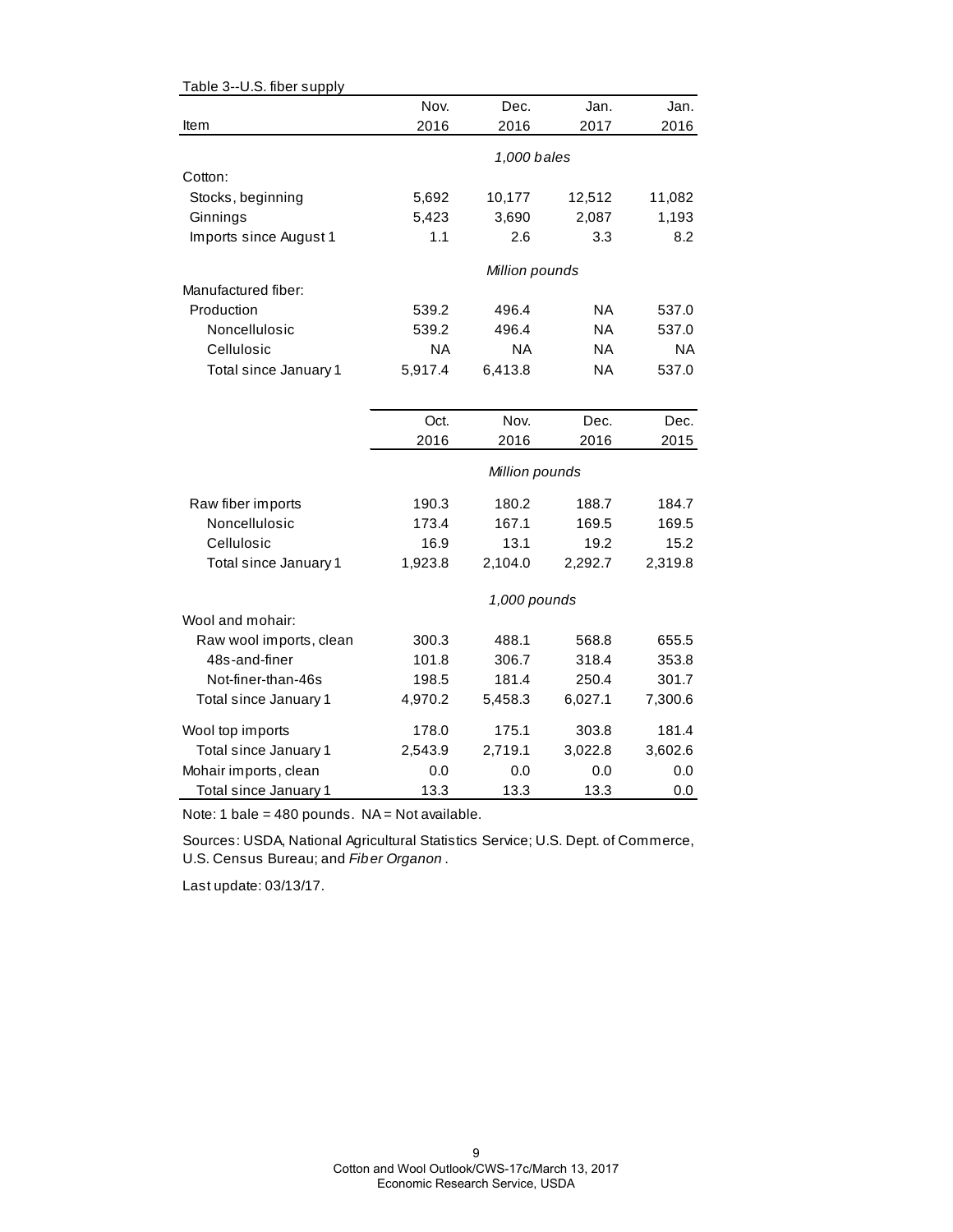| Table 4--U.S. fiber demand            |              |                |         |         |  |  |
|---------------------------------------|--------------|----------------|---------|---------|--|--|
|                                       | Nov.         | Dec.           | Jan.    | Jan.    |  |  |
| Item                                  | 2016         | 2016           | 2017    | 2016    |  |  |
|                                       |              |                |         |         |  |  |
|                                       |              | 1,000 bales    |         |         |  |  |
| Cotton:                               |              |                |         |         |  |  |
| All consumed by mills <sup>1</sup>    | 249          | 213            | 278     | 276     |  |  |
| Total since August 1                  | 1,139        | 1,352          | 1,630   | 1,716   |  |  |
| Daily rate                            | 11.3         | 9.7            | 12.6    | 13.1    |  |  |
| Upland consumed by mills <sup>1</sup> | 247          | 210            | 275     | 274     |  |  |
| Total since August 1                  | 1,131        | 1,340          | 1,616   | 1,704   |  |  |
| Daily rate                            | 11.2         | 9.5            | 12.5    | 13.0    |  |  |
|                                       |              |                |         |         |  |  |
| Upland exports                        | 635          | 1,073          | 1,313   | 704     |  |  |
| Total since August 1                  | 2,866        | 3,939          | 5,253   | 3,049   |  |  |
| Sales for next season                 | 53           | 74             | 173     | 120     |  |  |
| Total since August 1                  | 510          | 583            | 757     | 884     |  |  |
| Extra-long staple exports             | 54.8         | 71.3           | 54.9    | 38.7    |  |  |
| Total since August 1                  | 186.0        | 257.3          | 312.2   | 207.8   |  |  |
| Sales for next season                 | 0.0          | 0.0            | 0.0     | 0.0     |  |  |
| Total since August 1                  | 0.0          | 0.0            | 0.0     | 0.0     |  |  |
|                                       | Oct.         | Nov.           | Dec.    | Dec.    |  |  |
|                                       | 2016         | 2016           | 2016    | 2015    |  |  |
|                                       |              |                |         |         |  |  |
|                                       |              | Million pounds |         |         |  |  |
| Manufactured fiber:                   |              |                |         |         |  |  |
| Raw fiber exports                     | 47.2         | 44.0           | 43.2    | 43.8    |  |  |
| Noncellulosic                         | 46.9         | 43.7           | 43.0    | 43.5    |  |  |
| Cellulosic                            | 0.3          | 0.3            | 0.2     | 0.3     |  |  |
| Total since January 1                 | 472.3        | 516.3          | 559.5   | 576.5   |  |  |
|                                       | 1,000 pounds |                |         |         |  |  |
| Wool and mohair:                      |              |                |         |         |  |  |
| Raw wool exports, clean               | 670.2        | 569.0          | 609.2   | 460.6   |  |  |
| Total since January 1                 | 6,647.4      | 7,216.4        | 7,825.6 | 7,847.3 |  |  |
| Wool top exports                      | 84.5         | 95.0           | 74.8    | 67.9    |  |  |
| Total since January 1                 | 815.2        | 910.2          | 984.9   | 557.6   |  |  |
| Mohair exports, clean                 | 58.3         | 63.6           | 34.6    | 111.1   |  |  |
| Total since January 1                 | 270.3        | 333.9          | 368.5   | 1,192.4 |  |  |

Note: 1 bale = 480 pounds.

<sup>1</sup>Estimated by USDA.

Sources: USDA, Farm Service Agency; USDA, Foreign Agricultural Service, *U.S. Export Sales* ; U.S. Dept. of Commerce, U.S. Census Bureau; and *Fiber Organon.*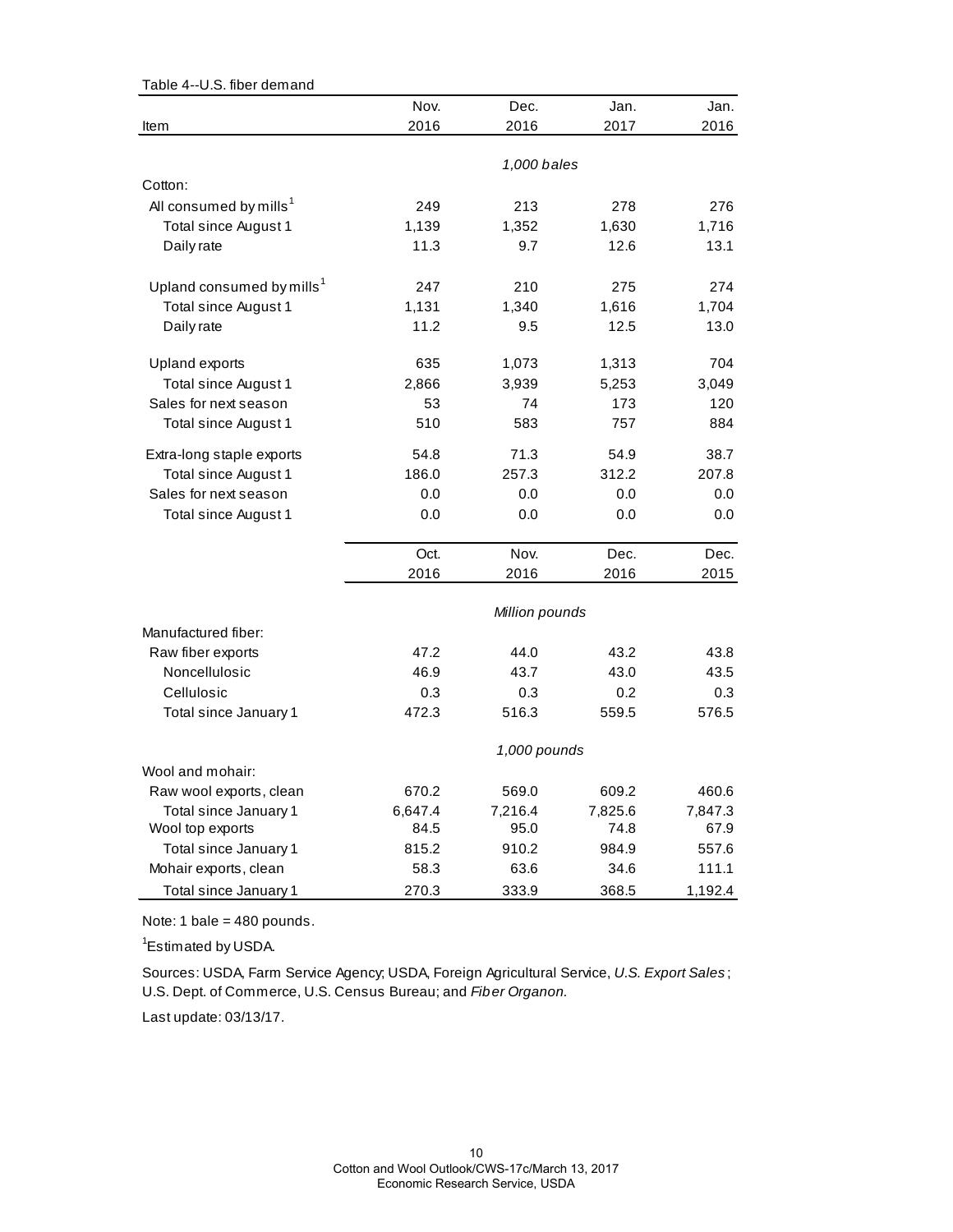| Dec.      | Jan.      | Feb.      | Feb.                                 |
|-----------|-----------|-----------|--------------------------------------|
| 2016      | 2017      | 2017      | 2016                                 |
|           |           |           |                                      |
|           |           |           |                                      |
|           |           |           |                                      |
| 60.30     | 62.90     | 66.15     | 45.32                                |
| 69.69     | 71.81     | 73.02     | 58.06                                |
| 145.00    | 145.00    | 145.89    | 129.50                               |
|           |           |           |                                      |
| 67.60     | 67.10     | NA.       | 59.80                                |
|           |           |           |                                      |
|           |           |           |                                      |
| 79.71     | 82.48     | 85.14     | 66.59                                |
| 82.50     | 84.44     | 86.69     | 71.19                                |
| 81.06     | 82.94     | 85.19     | 68.88                                |
| 82.56     | 84.75     | 87.94     | 72.13                                |
|           |           |           |                                      |
|           |           |           |                                      |
| <b>NQ</b> | <b>NQ</b> | NQ.       | NQ.                                  |
| 3.74      | 3.70      | 3.77      | 3.61                                 |
| 2.66      | NQ.       | NQ.       | NQ.                                  |
| <b>NQ</b> | <b>NQ</b> | <b>NQ</b> | NQ.                                  |
| <b>NQ</b> | <b>NQ</b> | <b>NQ</b> | NQ.                                  |
| 4.94      | 5.14      | 5.16      | 4.65                                 |
|           |           |           | Cents per pound<br>Dollars per pound |

Table 5--U.S. and world fiber prices

NA = Not available. NQ = No quote.

<sup>1</sup>In bond, Charleston, SC.

Sources: USDA, *Cotton Price Statistics* ; Cotlook Ltd., *Cotton Outlook;* and trade reports.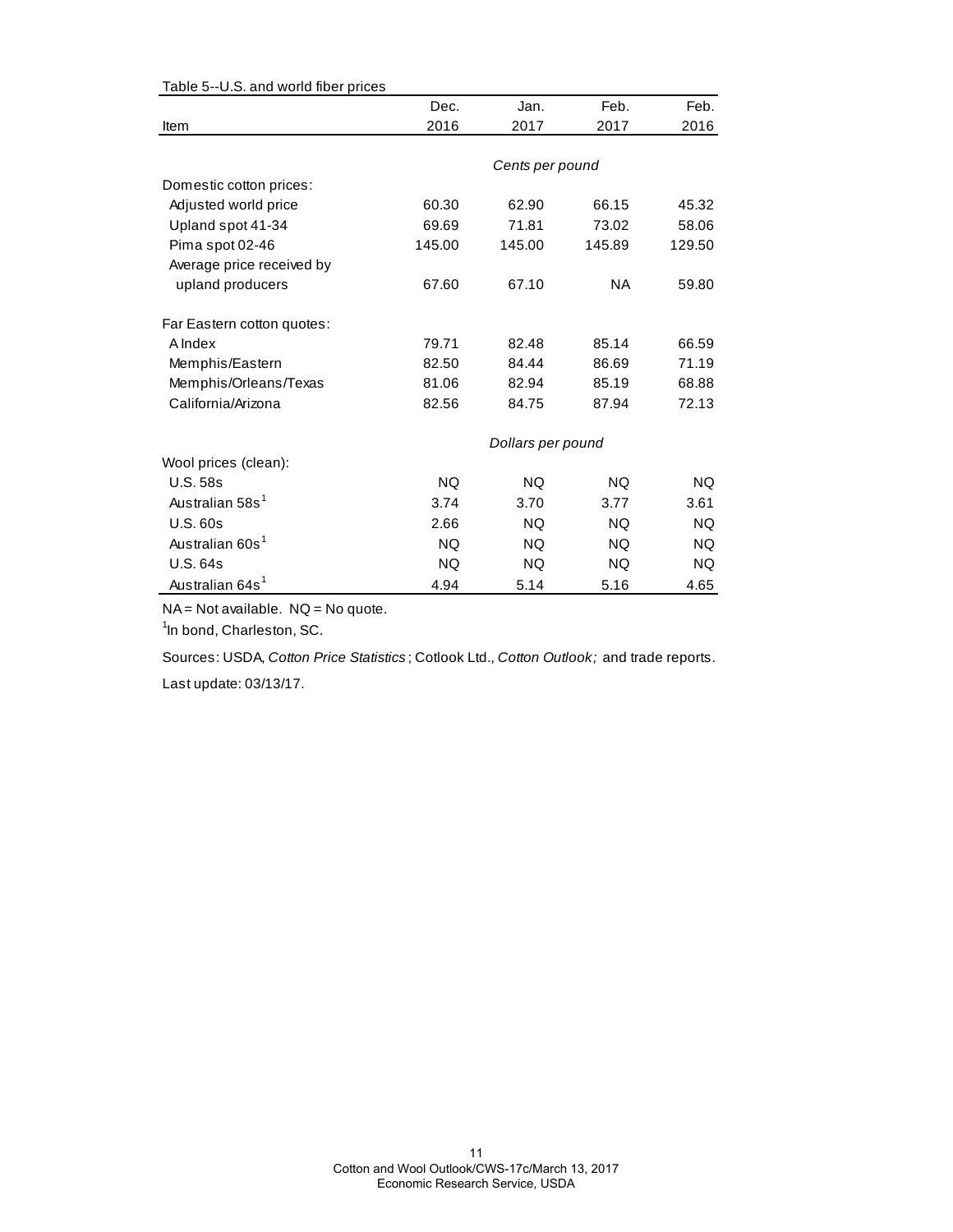|                             | Table 6--U.S. textile imports, by fiber |           |           |           |  |  |  |  |
|-----------------------------|-----------------------------------------|-----------|-----------|-----------|--|--|--|--|
|                             | Nov.                                    | Dec.      | Jan.      | Jan.      |  |  |  |  |
| Item                        | 2016                                    | 2016      | 2017      | 2016      |  |  |  |  |
|                             | 1,000 pounds                            |           |           |           |  |  |  |  |
| Yarn, thread, and fabric:   | 267,624                                 | 254,657   | 283,396   | 270,699   |  |  |  |  |
| Cotton                      | 61,773                                  | 60,505    | 60,349    | 55,697    |  |  |  |  |
| Linen                       | 18,589                                  | 21,156    | 27,036    | 24,134    |  |  |  |  |
| Wool                        | 4,031                                   | 3,658     | 4,204     | 3,730     |  |  |  |  |
| Silk                        | 598                                     | 517       | 599       | 756       |  |  |  |  |
| Synthetic                   | 182,633                                 | 168,821   | 191,208   | 186,382   |  |  |  |  |
| Apparel:                    | 899,727                                 | 826,810   | 974,893   | 925,790   |  |  |  |  |
| Cotton                      | 477,630                                 | 431,254   | 498,716   | 482,442   |  |  |  |  |
| Linen                       | 5,925                                   | 6,917     | 9,329     | 9,861     |  |  |  |  |
| Wool                        | 22,290                                  | 18,700    | 22,748    | 21,466    |  |  |  |  |
| Silk                        | 6,969                                   | 7,679     | 10,188    | 9,481     |  |  |  |  |
| Synthetic                   | 386,913                                 | 362,260   | 433,913   | 402,539   |  |  |  |  |
| Home furnishings:           | 303,284                                 | 261,536   | 278,522   | 237,725   |  |  |  |  |
| Cotton                      | 146,944                                 | 132,874   | 149,822   | 130,465   |  |  |  |  |
| Linen                       | 1,396                                   | 1,400     | 1,530     | 1,134     |  |  |  |  |
| Wool                        | 562                                     | 614       | 387       | 483       |  |  |  |  |
| Silk                        | 172                                     | 166       | 173       | 162       |  |  |  |  |
| Synthetic                   | 154,211                                 | 126,483   | 126,610   | 105,481   |  |  |  |  |
| Floor coverings:            | 90,096                                  | 85,444    | 91,470    | 82,544    |  |  |  |  |
| Cotton                      | 11,002                                  | 10,015    | 11,556    | 9,328     |  |  |  |  |
| Linen                       | 25,990                                  | 25,534    | 28,036    | 24,654    |  |  |  |  |
| Wool                        | 11,738                                  | 10,295    | 10,853    | 9,859     |  |  |  |  |
| Silk                        | 2,630                                   | 2,508     | 2,744     | 2,541     |  |  |  |  |
| Synthetic                   | 38,736                                  | 37,093    | 38,281    | 36,163    |  |  |  |  |
| Total imports: <sup>1</sup> | 1,574,094                               | 1,442,784 | 1,642,779 | 1,530,155 |  |  |  |  |
| Cotton                      | 700,679                                 | 638,565   | 724,499   | 681,471   |  |  |  |  |
| Linen                       | 52,748                                  | 55,904    | 67,309    | 61,213    |  |  |  |  |
| Wool                        | 38,900                                  | 33,470    | 38,334    | 35,731    |  |  |  |  |
| Silk                        | 10,368                                  | 10,871    | 13,712    | 12,940    |  |  |  |  |
| Synthetic                   | 771,400                                 | 703,974   | 798,925   | 738,801   |  |  |  |  |

 $Table 6-11$  S, textile imports, by fib

Note: Raw-fiber-equivalent pounds. Data for 2016 are revised.

<sup>1</sup>Includes headgear.

U.S. Census Bureau. Sources: USDA, Economic Research Service; and U.S. Dept. of Commerce,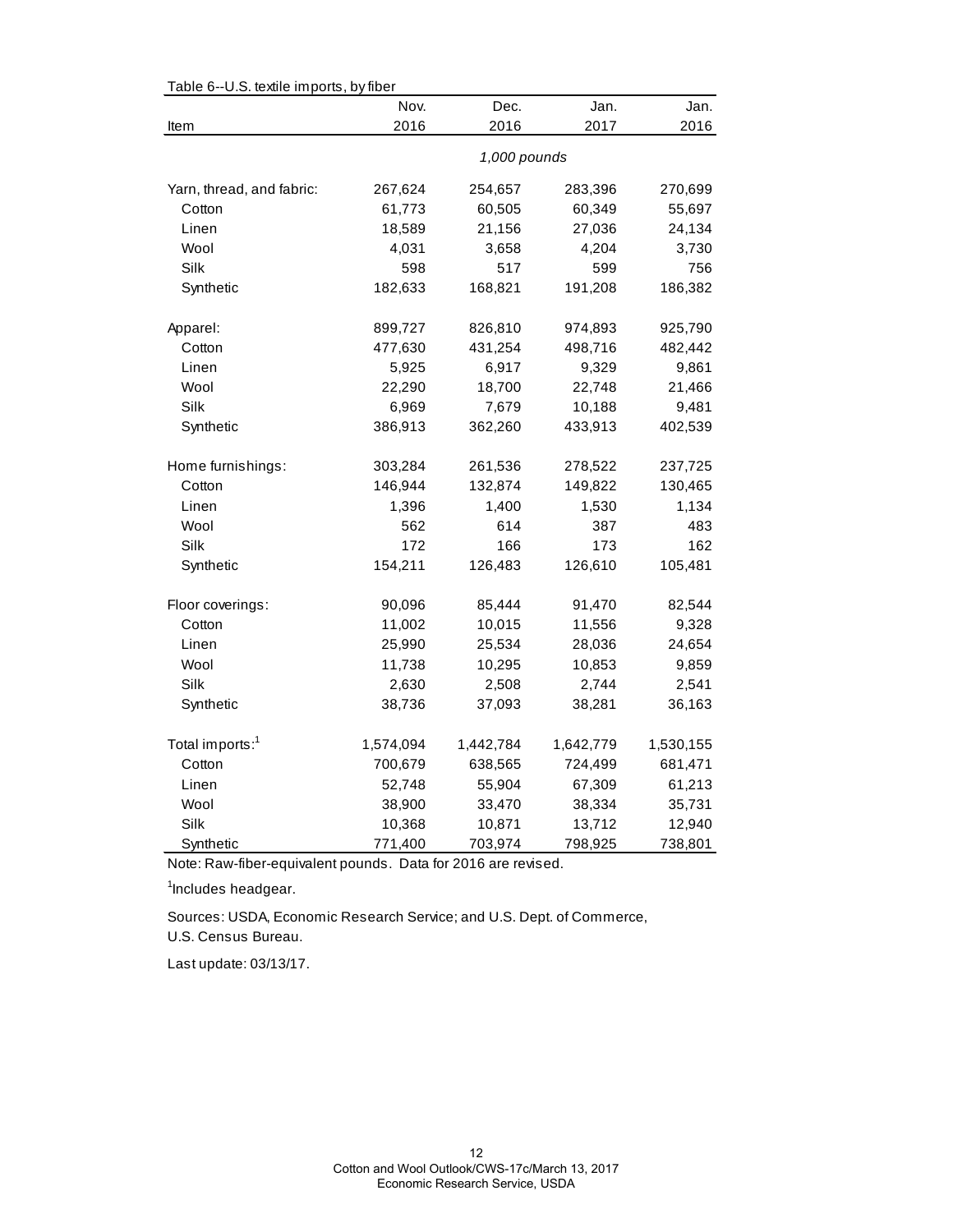| Table 7--U.S. textile exports, by fiber |              |         |         |         |  |  |
|-----------------------------------------|--------------|---------|---------|---------|--|--|
|                                         | Nov.         | Dec.    | Jan.    | Jan.    |  |  |
| Item                                    | 2016         | 2016    | 2017    | 2016    |  |  |
|                                         | 1,000 pounds |         |         |         |  |  |
| Yarn, thread, and fabric:               | 226,943      | 196,307 | 219,024 | 231,883 |  |  |
| Cotton                                  | 121,779      | 102,324 | 113,050 | 126,211 |  |  |
| Linen                                   | 6,266        | 5,856   | 6,030   | 5,631   |  |  |
| Wool                                    | 3,429        | 2,367   | 2,464   | 2,910   |  |  |
| Silk                                    | 1,241        | 999     | 1,093   | 936     |  |  |
| Synthetic                               | 94,228       | 84,761  | 96,388  | 96,194  |  |  |
| Apparel:                                | 23,160       | 24,397  | 24,097  | 23,247  |  |  |
| Cotton                                  | 9,821        | 10,572  | 10,641  | 10,699  |  |  |
| Linen                                   | 338          | 323     | 360     | 413     |  |  |
| Wool                                    | 1,677        | 2,013   | 1,708   | 1,524   |  |  |
| Silk                                    | 955          | 1,341   | 1,234   | 1,049   |  |  |
| Synthetic                               | 10,369       | 10,149  | 10,154  | 9,562   |  |  |
| Home furnishings:                       | 3,860        | 3,365   | 3,351   | 2,460   |  |  |
| Cotton                                  | 1,761        | 1,549   | 1,680   | 1,182   |  |  |
| Linen                                   | 178          | 158     | 102     | 128     |  |  |
| Wool                                    | 50           | 72      | 82      | 49      |  |  |
| Silk                                    | 95           | 85      | 57      | 66      |  |  |
| Synthetic                               | 1,776        | 1,501   | 1,430   | 1,035   |  |  |
| Floor coverings:                        | 27,325       | 24,753  | 26,647  | 23,192  |  |  |
| Cotton                                  | 2,188        | 1,952   | 1,985   | 1,956   |  |  |
| Linen                                   | 1,123        | 1,007   | 966     | 1,018   |  |  |
| Wool                                    | 1,477        | 1,321   | 1,546   | 1,260   |  |  |
| Silk                                    | 56           | 46      | 43      | 15      |  |  |
| Synthetic                               | 22,481       | 20,427  | 22,107  | 18,944  |  |  |
| Total exports: <sup>1</sup>             | 281,586      | 249,124 | 273,327 | 280,931 |  |  |
| Cotton                                  | 135,648      | 116,501 | 127,435 | 140,100 |  |  |
| Linen                                   | 7,918        | 7,356   | 7,466   | 7,193   |  |  |
| Wool                                    | 6,645        | 5,786   | 5,807   | 5,747   |  |  |
| Silk                                    | 2,347        | 2,471   | 2,427   | 2,066   |  |  |
| Synthetic                               | 129,028      | 117,009 | 130,192 | 125,825 |  |  |

Table 7--U.S. textile exports, by fiber

Note: Raw-fiber-equivalent pounds. Data for 2016 are revised.

<sup>1</sup>Includes headgear.

Sources: USDA, Economic Research Service; U.S. Dept. of Commerce,

U.S. Census Bureau.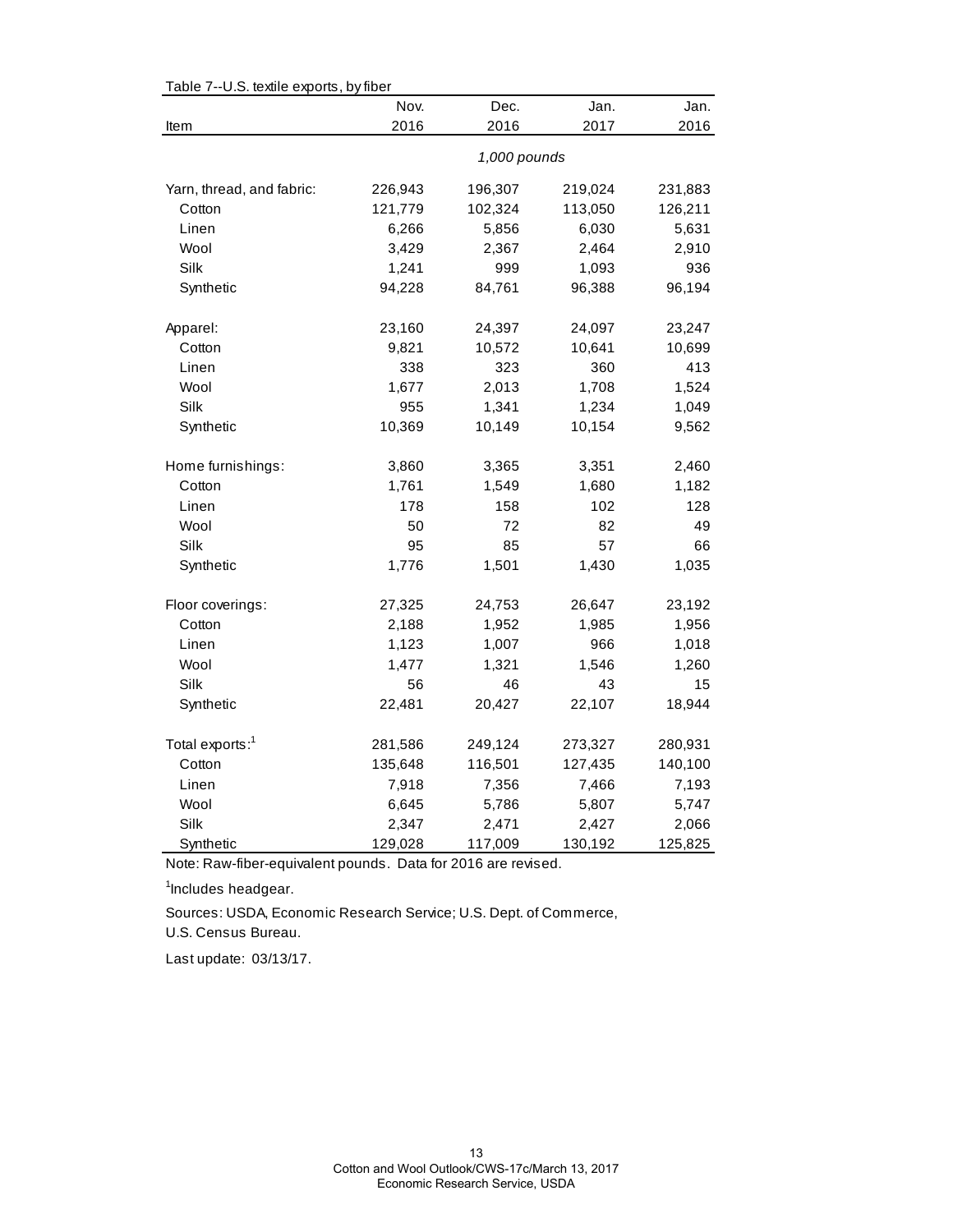| Table 8--U.S. cotton textile imports, by origin |         |              |         |         |  |  |  |  |
|-------------------------------------------------|---------|--------------|---------|---------|--|--|--|--|
|                                                 | Nov.    | Dec.         | Jan.    | Jan.    |  |  |  |  |
| Region/country                                  | 2016    | 2016         | 2017    | 2016    |  |  |  |  |
|                                                 |         | 1,000 pounds |         |         |  |  |  |  |
| North America                                   | 126,303 | 117,847      | 110,393 | 108,125 |  |  |  |  |
| Canada                                          | 2,889   | 2,534        | 2,495   | 2,875   |  |  |  |  |
| Dominican Republic                              | 8,460   | 7,619        | 6,920   | 6,257   |  |  |  |  |
| El Salvador                                     | 17,515  | 16,888       | 12,140  | 14,151  |  |  |  |  |
| Guatemala                                       | 5,325   | 6,184        | 6,828   | 7,842   |  |  |  |  |
| Haiti                                           | 9,465   | 9,469        | 10,220  | 9,051   |  |  |  |  |
| Honduras                                        | 28,124  | 26,764       | 20,031  | 19,331  |  |  |  |  |
| Mexico                                          | 38,039  | 33,653       | 34,610  | 34,685  |  |  |  |  |
| Nicaragua                                       | 16,385  | 14,609       | 17,104  | 13,918  |  |  |  |  |
| South America                                   | 3,448   | 3,853        | 4,190   | 3,925   |  |  |  |  |
| Colombia                                        | 1,494   | 1,776        | 1,528   | 1,589   |  |  |  |  |
| Peru                                            | 1,646   | 1,768        | 2,258   | 2,007   |  |  |  |  |
| Europe                                          | 16,987  | 14,158       | 13,702  | 12,191  |  |  |  |  |
| Germany                                         | 1,038   | 990          | 993     | 666     |  |  |  |  |
| Italy                                           | 1,575   | 1,569        | 1,514   | 1,575   |  |  |  |  |
| Portugal                                        | 1,880   | 1,156        | 1,455   | 1,304   |  |  |  |  |
| Turkey                                          | 9,360   | 7,043        | 7,103   | 5,881   |  |  |  |  |
| Asia                                            | 542,392 | 490,023      | 582,593 | 543,159 |  |  |  |  |
| <b>Bahrain</b>                                  | 1,223   | 1,163        | 1,600   | 1,761   |  |  |  |  |
| Bangladesh                                      | 49,308  | 42,537       | 53,666  | 58,224  |  |  |  |  |
| Cambodia                                        | 14,230  | 10,606       | 14,377  | 13,817  |  |  |  |  |
| China                                           | 227,379 | 209,451      | 253,523 | 226,974 |  |  |  |  |
| Hong Kong                                       | 936     | 979          | 1,374   | 1,424   |  |  |  |  |
| India                                           | 76,205  | 68,758       | 78,741  | 70,269  |  |  |  |  |
| Indonesia                                       | 24,166  | 19,028       | 23,638  | 23,744  |  |  |  |  |
| <b>Israel</b>                                   | 401     | 486          | 711     | 696     |  |  |  |  |
| Japan                                           | 1,116   | 1,180        | 1,096   | 1,187   |  |  |  |  |
| Jordan                                          | 3,515   | 4,631        | 4,605   | 3,941   |  |  |  |  |
| Malaysia                                        | 2,571   | 2,002        | 2,534   | 2,367   |  |  |  |  |
| Pakistan                                        | 62,102  | 54,767       | 59,601  | 56,969  |  |  |  |  |
| Philippines                                     | 3,038   | 2,533        | 3,310   | 3,150   |  |  |  |  |
| South Korea                                     | 4,789   | 5,271        | 4,714   | 5,699   |  |  |  |  |
| Sri Lanka                                       | 9,430   | 7,947        | 8,177   | 8,057   |  |  |  |  |
| Taiwan                                          | 2,003   | 1,690        | 2,142   | 2,060   |  |  |  |  |
| Thailand                                        | 4,720   | 4,910        | 4,165   | 4,425   |  |  |  |  |
| Vietnam                                         | 54,381  | 51,394       | 63,068  | 57,593  |  |  |  |  |
| Oceania                                         | 54      | 64           | 57      | 30      |  |  |  |  |
| Africa                                          | 11,494  | 12,621       | 13,565  | 14,040  |  |  |  |  |
| Egypt                                           | 5,106   | 6,067        | 6,920   | 7,265   |  |  |  |  |
| Kenya                                           | 1,848   | 2,070        | 2,085   | 2,520   |  |  |  |  |
| Lesotho                                         | 1,973   | 2,058        | 1,645   | 2,181   |  |  |  |  |
| Mauritius                                       | 771     | 757          | 699     | 775     |  |  |  |  |
| World <sup>1</sup>                              | 700,679 | 638,565      | 724,499 | 681,471 |  |  |  |  |

Table 8--U.S. cotton textile imports, by origin

Note: Raw-fiber-equivalent pounds. Data for 2016 are revised.

<sup>1</sup>Regional totals may not sum to world totals due to rounding.

Sources: USDA, Economic Research Service; and U.S. Dept. of Commerce,

U.S. Census Bureau.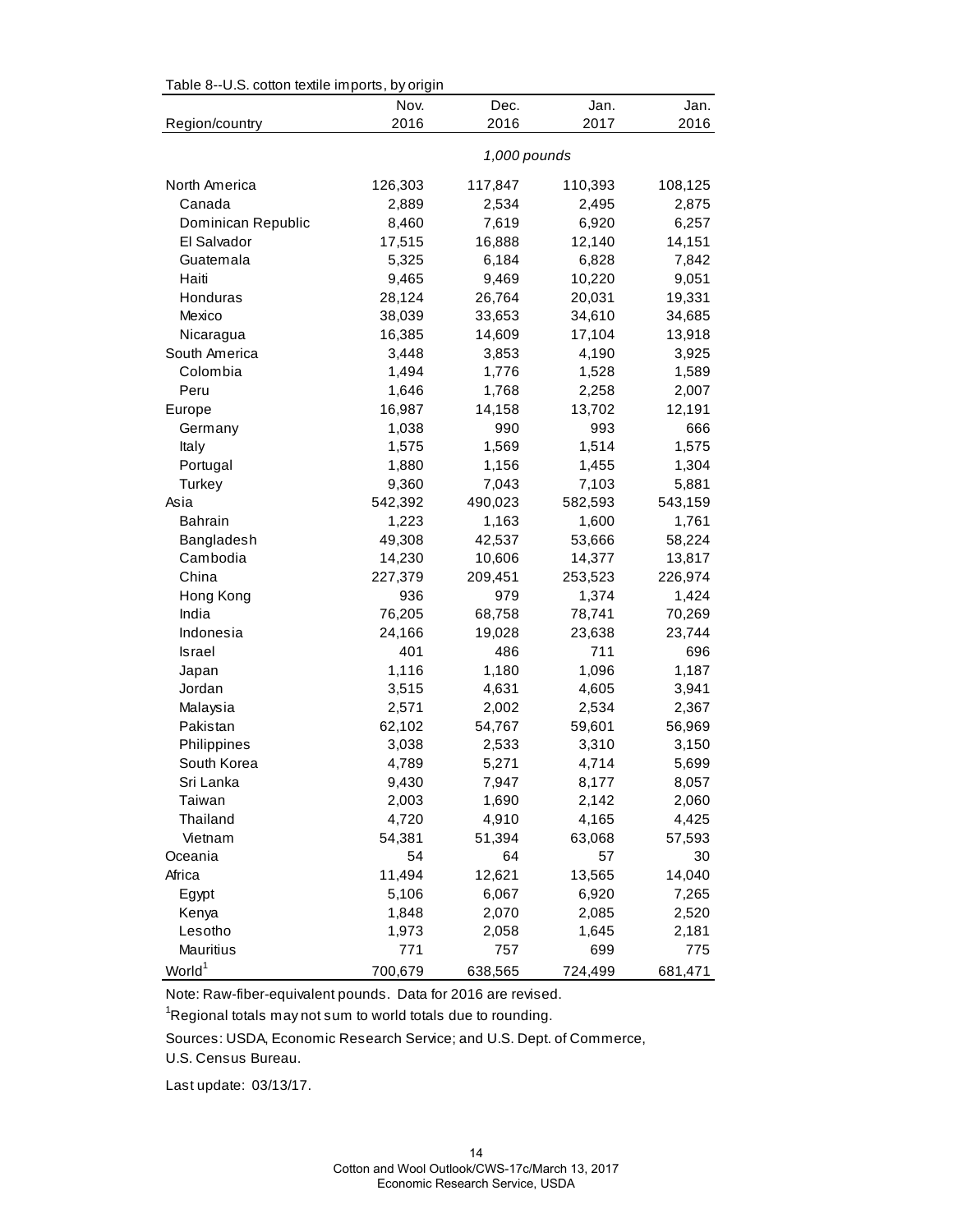| Table 9--0.5. cotton textile exports, by destination<br>Nov.<br>Dec.<br>Jan.<br>Jan. |         |              |         |         |  |  |
|--------------------------------------------------------------------------------------|---------|--------------|---------|---------|--|--|
| Region/country                                                                       | 2016    | 2016         | 2017    | 2016    |  |  |
|                                                                                      |         | 1,000 pounds |         |         |  |  |
|                                                                                      |         |              |         |         |  |  |
| North America                                                                        | 111,185 | 92,248       | 105,637 | 118,752 |  |  |
| <b>Bahamas</b>                                                                       | 273     | 192          | 180     | 76      |  |  |
| Canada                                                                               | 8,089   | 8,113        | 8,114   | 6,752   |  |  |
| Costa Rica                                                                           | 167     | 181          | 389     | 286     |  |  |
| Dominican Republic                                                                   | 15,848  | 10,914       | 15,309  | 18,754  |  |  |
| El Salvador                                                                          | 2,633   | 2,232        | 3,393   | 8,393   |  |  |
| Guatemala                                                                            | 2,540   | 2,966        | 2,270   | 2,186   |  |  |
| Haiti                                                                                | 881     | 593          | 870     | 754     |  |  |
| Honduras                                                                             | 56,597  | 48,305       | 52,367  | 57,129  |  |  |
| Mexico                                                                               | 21,441  | 15,679       | 19,954  | 21,446  |  |  |
| Nicaragua                                                                            | 1,889   | 2,388        | 2,301   | 2,523   |  |  |
| Panama                                                                               | 245     | 155          | 182     | 134     |  |  |
| South America                                                                        | 4,345   | 4,747        | 4,806   | 4,197   |  |  |
| Brazil                                                                               | 259     | 240          | 224     | 170     |  |  |
| Chile                                                                                | 137     | 253          | 122     | 191     |  |  |
| Colombia                                                                             | 2,768   | 2,950        | 2,712   | 2,883   |  |  |
| Peru                                                                                 | 877     | 833          | 1,434   | 701     |  |  |
| Europe                                                                               | 2,185   | 3,249        | 2,213   | 3,300   |  |  |
| Belgium                                                                              | 261     | 401          | 200     | 216     |  |  |
| France                                                                               | 120     | 104          | 154     | 82      |  |  |
| Germany                                                                              | 273     | 299          | 221     | 372     |  |  |
| Italy                                                                                | 119     | 247          | 180     | 152     |  |  |
| Monaco                                                                               | 0       | 0            | 0       | 1,009   |  |  |
| Netherlands                                                                          | 258     | 286          | 238     | 235     |  |  |
| United Kingdom                                                                       | 594     | 688          | 697     | 744     |  |  |
| Asia                                                                                 | 14,413  | 12,997       | 10,510  | 11,075  |  |  |
| China                                                                                | 10,804  | 9,012        | 6,858   | 7,049   |  |  |
| Hong Kong                                                                            | 414     | 407          | 258     | 620     |  |  |
| India                                                                                | 285     | 157          | 166     | 191     |  |  |
| <b>Israel</b>                                                                        | 134     | 136          | 178     | 152     |  |  |
| Japan                                                                                | 666     | 957          | 716     | 709     |  |  |
| Saudi Arabia                                                                         | 95      | 121          | 103     | 90      |  |  |
| Singapore                                                                            | 56      | 122          | 120     | 160     |  |  |
| South Korea                                                                          | 521     | 454          | 449     | 597     |  |  |
| Taiwan                                                                               | 149     | 170          | 128     | 62      |  |  |
| United Arab Emirates                                                                 | 173     | 233          | 338     | 547     |  |  |
| Vietnam                                                                              | 284     | 328          | 464     | 421     |  |  |
| Oceania                                                                              | 490     | 525          | 510     | 475     |  |  |
| Australia                                                                            | 389     | 427          | 413     | 343     |  |  |
| New Zealand                                                                          | 69      | 80           | 81      | 118     |  |  |
| Africa                                                                               | 3,030   | 2,736        | 3,758   | 2,300   |  |  |
| Morocco                                                                              | 2,838   | 2,449        | 3,520   | 2,052   |  |  |
| World <sup>1</sup>                                                                   | 135,648 | 116,501      | 127,435 | 140,100 |  |  |

Table 9--U.S. cotton textile exports, by destination

Note: Raw-fiber-equivalent pounds. Data for 2016 are revised.

 $\mathrm{{}^1}$ Regional totals may not sum to world totals due to rounding.

Sources: USDA, Economic Research Service; and U.S. Dept. of Commerce,

U.S. Census Bureau.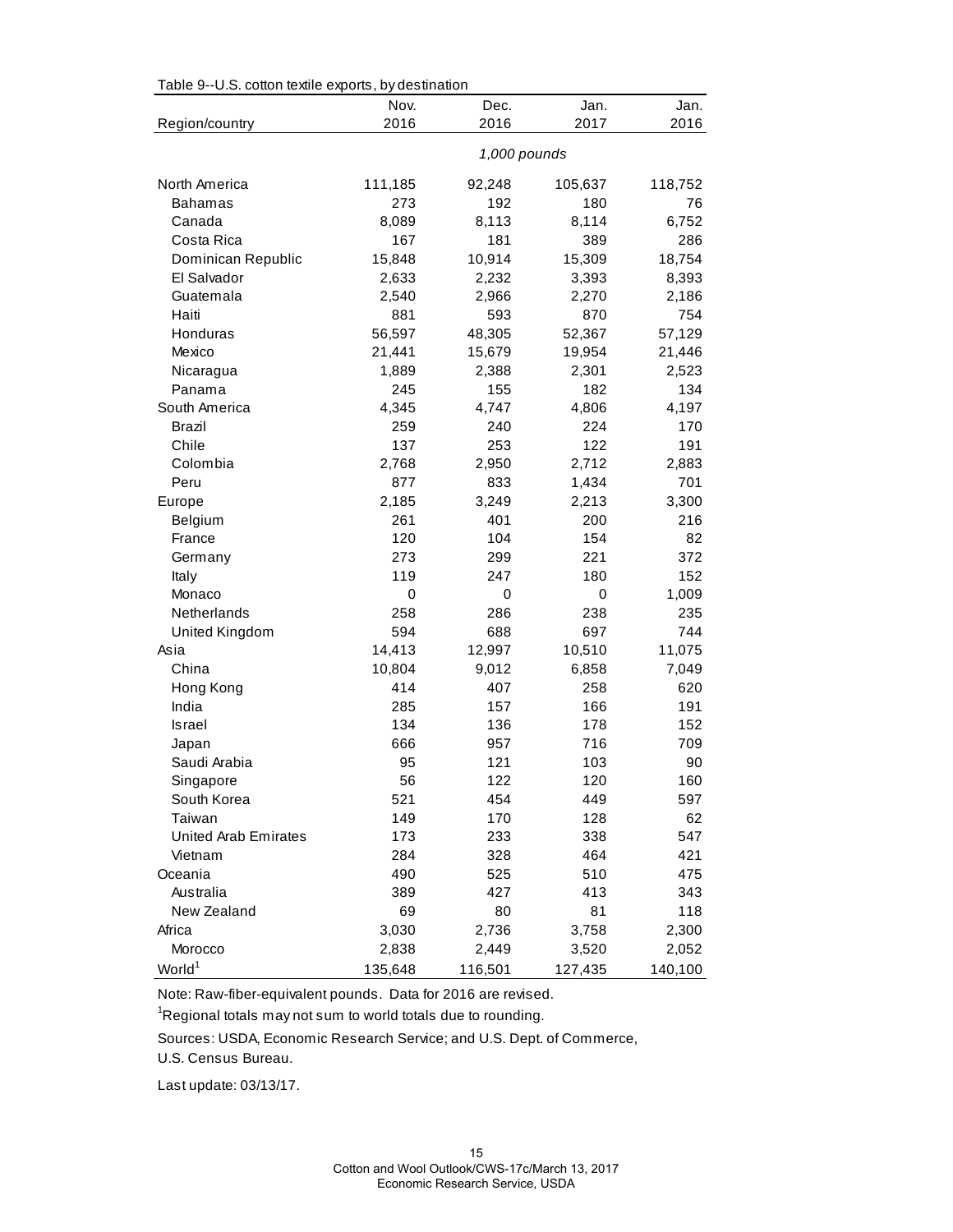| Table 10--Acreage, yield, and production estimates, 2016<br>State/region | Planted | Harvested         | Yield                | Production            |
|--------------------------------------------------------------------------|---------|-------------------|----------------------|-----------------------|
|                                                                          |         |                   | Pounds/              |                       |
|                                                                          |         | -- 1,000 acres -- | harvested acre       | 1,000 bales           |
| Upland:                                                                  |         |                   |                      |                       |
| Alabama                                                                  | 345     | 343               | 987                  | 705                   |
| Florida                                                                  | 102     | 100               | 960                  | 200                   |
| Georgia                                                                  | 1,180   | 1,170             | 903                  | 2,200                 |
| North Carolina                                                           | 280     | 260               | 665                  | 360                   |
| South Carolina                                                           | 190     | 184               | 678                  | 260                   |
| Virginia                                                                 | 73      | 72                | 667                  | 100                   |
| Southeast                                                                | 2,170   | 2,129             | 862                  | 3,825                 |
| Arkansas                                                                 | 380     | 375               | 1,075                | 840                   |
| Louisiana                                                                | 140     | 137               | 911                  | 260                   |
| Mississippi                                                              | 435     | 430               | 1,228                | 1,100                 |
| Missouri                                                                 | 280     | 266               | 1,029                | 570                   |
| <b>Tennessee</b>                                                         | 255     | 250               | 1,104                | 575                   |
| Delta                                                                    | 1,490   | 1,458             | 1,101                | 3,345                 |
| Kansas                                                                   | 32      | 31                | 1,099                | 71                    |
| Oklahoma                                                                 | 305     | 290               | 1,026                | 620                   |
| Texas                                                                    | 5,650   | 5,200             | 720                  | 7,800                 |
| Southwest                                                                | 5,987   | 5,521             | 738                  | 8,491                 |
| Arizona                                                                  | 120     | 118               | 1,586                | 390                   |
| California                                                               | 66      | 65                | 1,846                | 250                   |
| New Mexico                                                               | 47      | 41                | 1,171                | 100                   |
| West                                                                     | 233     | 224               | 1,586                | 740                   |
| <b>Total Upland</b>                                                      | 9,880   | 9,332             | $857^{1}$            | $16,665$ <sup>1</sup> |
| Pima:                                                                    |         |                   |                      |                       |
| Arizona                                                                  | 15      | 13                | 720                  | 20                    |
| California                                                               | 155     | 154               | 1,527                | 490                   |
| New Mexico                                                               | 8       | 8                 | 997                  | 16                    |
| Texas                                                                    | 17      | 15                | 1,024                | 32                    |
| <b>Total Pima</b>                                                        | 195     | 190               | $1,430$ <sup>1</sup> | $565$ <sup>1</sup>    |
| <b>Total all</b>                                                         | 10,075  | 9,522             | 869 <sup>1</sup>     | 17,230 <sup>1</sup>   |

Table 10--Acreage, yield, and production estimates, 2016

Note: 1 bale = 480 pounds.

<sup>1</sup>March revisions only. State/region production estimates do not sum to the totals. All estimates will be updated in the May *Crop Production* report.

Sources: USDA, National Agricultural Statistics Service, *Crop Production* and *Cotton Ginnings* reports.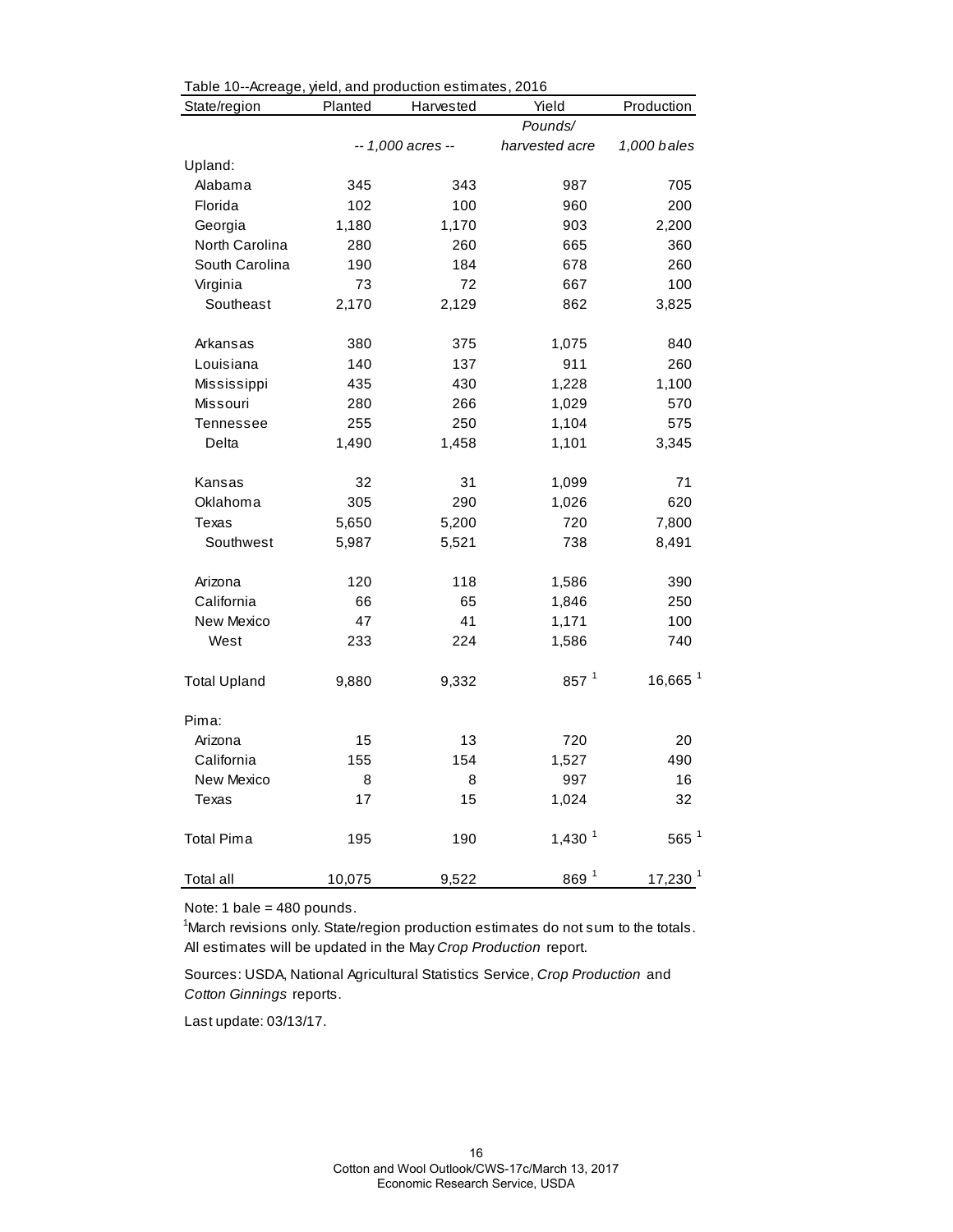| Table 11--Annual U.S. cotton textile imports, by origin |           |           |              |           |           |
|---------------------------------------------------------|-----------|-----------|--------------|-----------|-----------|
| Region/country                                          | 2012      | 2013      | 2014         | 2015      | 2016      |
|                                                         |           |           |              |           |           |
|                                                         |           |           | 1,000 pounds |           |           |
| North America                                           | 1,663,709 | 1,641,325 | 1,672,337    | 1,715,941 | 1,594,765 |
| Canada                                                  | 35,142    | 33,605    | 34,514       | 37,248    | 35,104    |
| Dominican Republic                                      | 68,687    | 72,034    | 85,574       | 96,384    | 99,986    |
| El Salvador                                             | 245,880   | 231,319   | 229,127      | 229,513   | 218,593   |
| Guatemala                                               | 97,775    | 99,397    | 96,572       | 100,171   | 88,477    |
| Haiti                                                   | 145,491   | 145,704   | 152,043      | 162,012   | 139,982   |
| Honduras                                                | 349,589   | 331,688   | 342,844      | 373,303   | 344,628   |
| Mexico                                                  | 525,362   | 533,802   | 528,849      | 505,105   | 467,192   |
| Nicaragua                                               | 185,672   | 187,789   | 198,444      | 211,969   | 200,023   |
| South America                                           | 51,679    | 52,233    | 48,585       | 50,298    | 47,887    |
| Colombia                                                | 18,882    | 21,367    | 18,839       | 21,765    | 20,330    |
| Peru                                                    | 29,568    | 28,216    | 26,755       | 25,306    | 23,918    |
| Europe                                                  | 147,866   | 154,453   | 163,646      | 169,488   | 185,178   |
| Italy                                                   | 18,573    | 19,574    | 20,658       | 19,983    | 18,487    |
| Turkey                                                  | 67,294    | 72,228    | 78,282       | 82,408    | 96,219    |
| Asia                                                    | 6,142,919 | 6,436,939 | 6,336,309    | 6,714,103 | 6,571,292 |
| <b>Bahrain</b>                                          | 17,784    | 15,586    | 20,170       | 20,841    | 21,156    |
| Bangladesh                                              | 535,183   | 599,814   | 564,743      | 641,082   | 644,779   |
| Cambodia                                                | 237,724   | 222,372   | 216,179      | 209,160   | 179,524   |
| China                                                   | 2,660,785 | 2,780,763 | 2,680,196    | 2,810,226 | 2,755,109 |
| India                                                   | 709,190   | 752,471   | 776,556      | 871,469   | 906,317   |
| Indonesia                                               | 336,227   | 333,990   | 305,500      | 303,292   | 280,149   |
| Jordan                                                  | 50,876    | 53,601    | 51,700       | 50,881    | 47,605    |
| Malaysia                                                | 32,413    | 33,900    | 37,008       | 38,677    | 32,559    |
| Pakistan                                                | 720,502   | 737,499   | 732,593      | 752,707   | 707,978   |
| Philippines                                             | 58,070    | 54,355    | 49,261       | 49,856    | 41,640    |
| South Korea                                             | 68,583    | 66,472    | 69,418       | 68,214    | 66,194    |
| Sri Lanka                                               | 77,051    | 89,509    | 94,034       | 99,313    | 93,141    |
| Taiwan                                                  | 31,839    | 27,628    | 26,336       | 26,770    | 23,056    |
| Thailand                                                | 75,997    | 78,995    | 70,897       | 63,882    | 56,545    |
| Vietnam                                                 | 483,033   | 541,919   | 595,411      | 657,379   | 668,844   |
| Oceania                                                 | 547       | 406       | 760          | 449       | 554       |
| Africa                                                  | 184,169   | 178,919   | 174,106      | 170,172   | 158,706   |
| Egypt                                                   | 99,751    | 95,050    | 87,675       | 85,559    | 71,333    |
| Kenya                                                   | 25,350    | 25,180    | 28,944       | 27,938    | 26,876    |
| Lesotho                                                 | 33,523    | 33,455    | 28,821       | 29,256    | 26,924    |
| World <sup>1</sup>                                      | 8,190,888 | 8,464,276 | 8,395,744    | 8,820,451 | 8,558,382 |

Note: Raw-fiber-equivalent pounds.

 $\mathrm{{}^1}$ Regional totals may not sum to world totals due to rounding.

Sources: USDA, Economic Research Service; and U.S. Dept. of Commerce, U.S. Census Bureau.